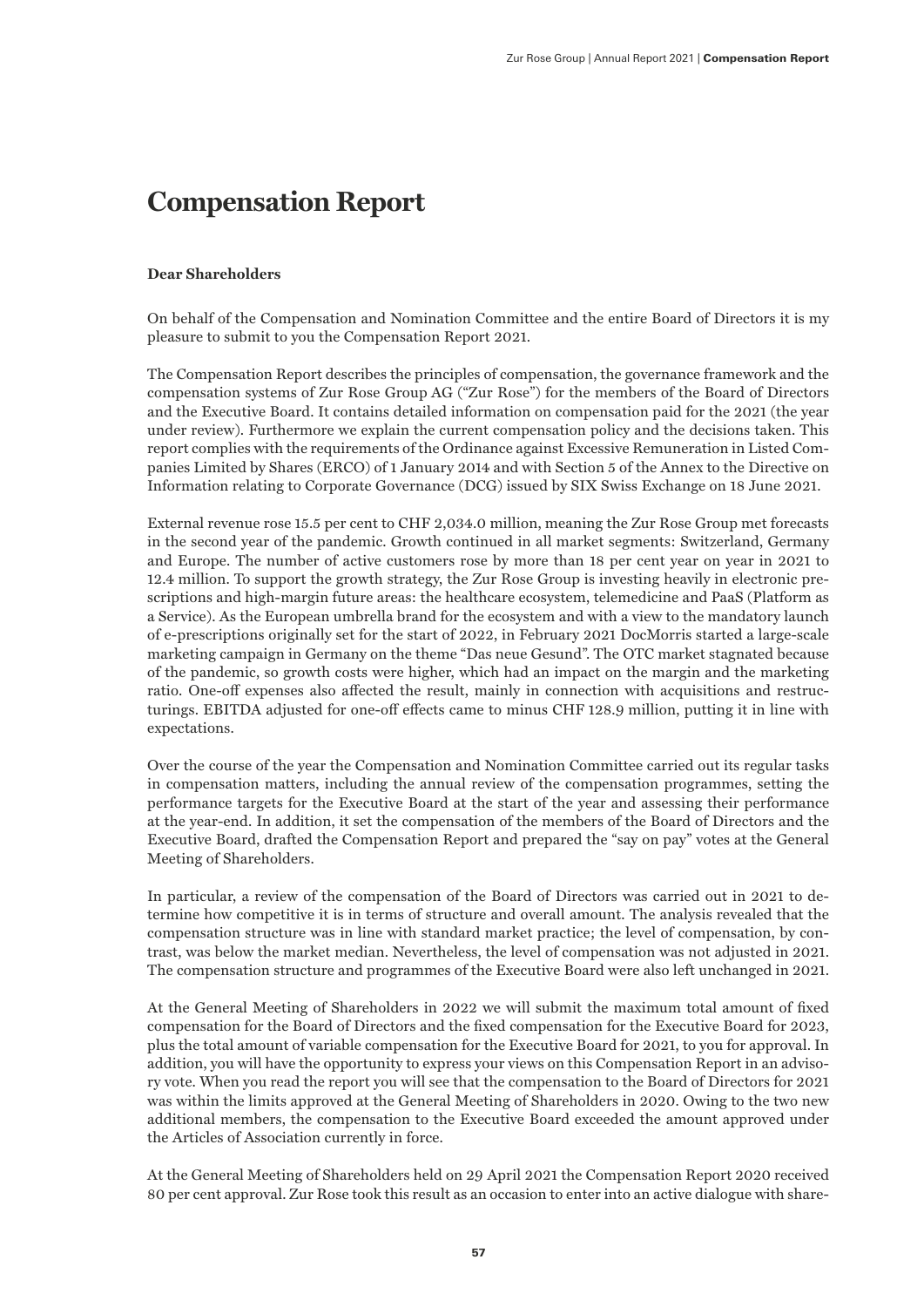holders. The purpose was to understand and deal with the suggestions concerning the compensation policy and plans. In future we will continue to review whether our compensation programmes still fulfil their purpose in the constantly changing corporate environment. We maintain an open dialogue with our shareholders on how the compensation system may develop from here. Environmental, social and governance issues, known as ESG for short, are becoming increasingly important. As a way of underlining responsibility in these areas, we will include ESG targets in the compensation of the Executive Board from 2022 onwards.

This report contains all relevant information on the compensation of the Board of Directors and the Executive Board in 2021. Our compensation system makes it possible to reward performance in a way that is balanced and appropriate while at the same time upholding the interests of shareholders.

The Compensation Report describes the principles of compensation, the governance framework and the compensation systems of Zur Rose Group AG ("Zur Rose") for the members of the Board of Directors and the Executive Board. It also contains detailed information on compensation paid for the 2021 (the year under review). This report complies with the requirements of the Ordinance against Excessive Remuneration in Listed Companies Limited by Shares (ERCO) of 1 January 2014 and with Section 5 of the Annex to the Directive on Information relating to Corporate Governance (DCG) issued by SIX Swiss Exchange on 20 June 2019.

The Compensation and Nomination Committee enjoys receiving your ongoing comments and feedback on our management compensation programmes and hopes this report will provide you with a great deal of information. We look forward to your support and feedback at the General Meeting of Shareholders in April 2022.

Yours

يت کھنے

Dr. Thomas Schneider Chair of the Compensation and Nomination Committee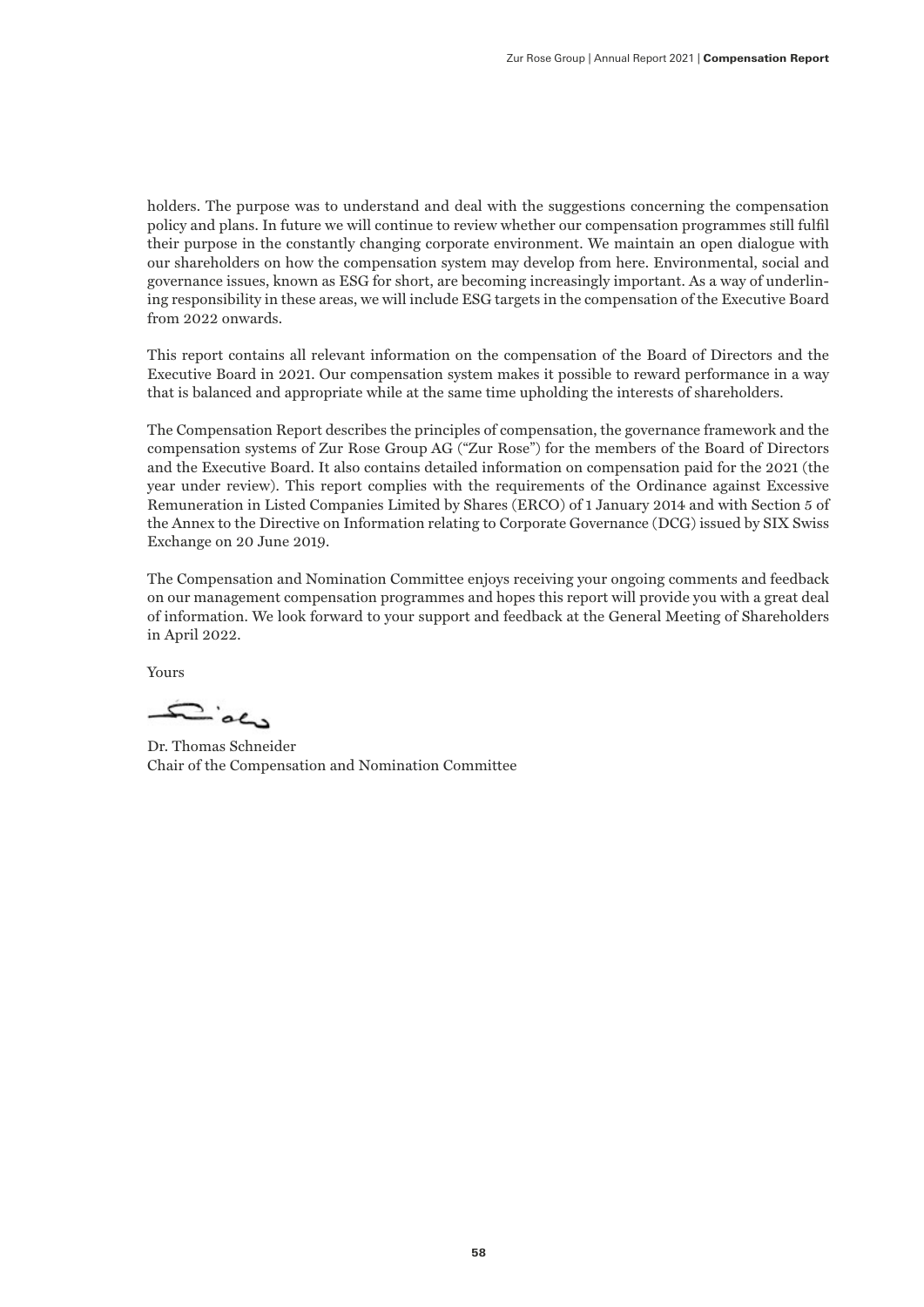# **1 Principles**

# **1.1 Principles of the compensation of the Executive Board**

The value and success of Zur Rose largely depend on the quality and commitment of its employees. Its compensation policy supports the goal of recruiting, motivating and retaining qualified individuals for the Group. The performance-related and share-based components are also designed to align the way of thinking and acting with shareholders' long-term interests.

The compensation system is based on the following principles:



# **1.2 Principles of the compensation of the Board of Directors**

The members of the Board of Directors are expected to act independently in exercising their supervisory activities. Therefore they receive for their work only fixed compensation (a retainer) for each term of office, which is granted partly in cash and partly in blocked shares in the Company.

# **2 Governance**

# **2.1 Role of shareholders and compensation provisions in the Articles of Association**

Under the Swiss "say on pay" provisions, shareholders of companies listed in Switzerland have a significant influence on the compensation of the Board of Directors and the Executive Board. First, the shareholders annually approve the maximum total amounts of compensation for the members of the Board of Directors and the Executive Board. In addition, the principles governing compensation are defined in the Articles of Association, which are also subject to the approval of shareholders. The Articles of Association can be viewed online at *https://zurrosegroup.com/websites/zurrosegroup/English/2080/ corporate-governance.html.* These include the rules for voting on compensation by the General Meeting of Shareholders (Art. 25), the principles of compensation and rules concerning the principles of performance-related compensation (Art. 27), the supplementary amount (Art. 26) and the granting of loans and credits (Art. 30). The key provisions of the Articles of Association are summarised below:

*Approval of compensation (Art. 25):* The General Meeting of Shareholders approves the proposals of the Board of Directors in relation to the aggregate amounts of the maximum fixed compensation of the Board of Directors for the following financial year, the variable compensation of the Board of Directors for the preceding financial year, the maximum fixed compensation of the Executive Board for the following financial year, and the variable compensation of the Executive Board for the preceding financial year.

*Supplementary amount for changes to the Executive Board (Art. 26):* If the maximum aggregate amount of compensation already approved by the General Meeting of Shareholders is not sufficient to cover new members of the Executive Board as well, the Company may pay a supplementary amount, which may not in total exceed 50 per cent of the last aggregate compensation amount approved.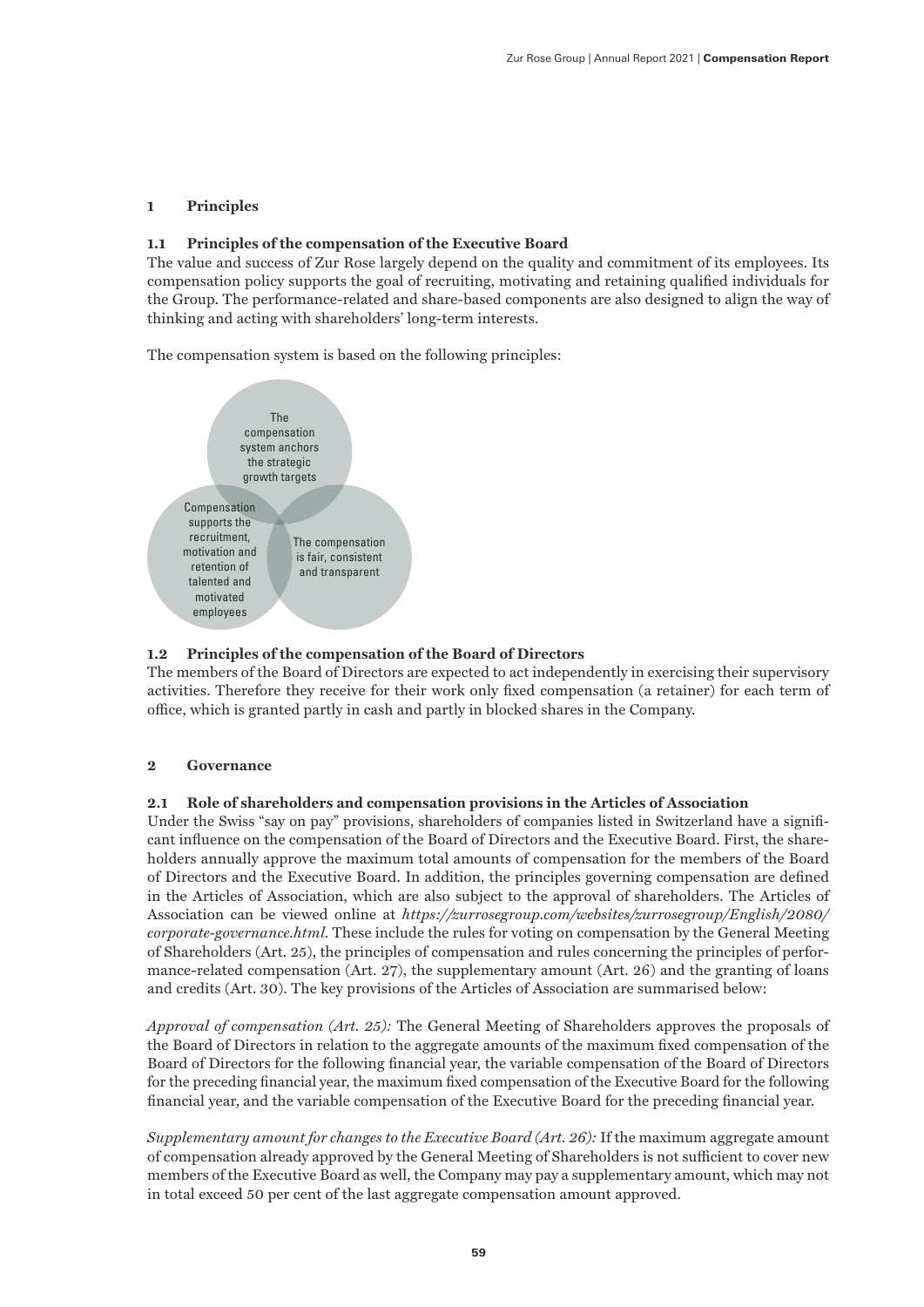*Principles of compensation of the members of the Board of Directors and the Executive Board (Art. 27):*  The compensation of the non-executive members of the Board of Directors consists of fixed and variable compensation elements as well as further compensation elements and benefits. The compensation of the executive members of the Board of Directors and the members of the Executive Board consists of fixed and variable compensation elements as well as further compensation elements and benefits. Total compensation takes into account the position and level of responsibility of the recipient. Fixed compensation comprises the base salary or director's fees, as applicable, and may comprise other compensation elements and benefits. Variable compensation takes into account the achievement of specific performance targets and may be awarded in cash or in equity-based instruments. The Board of Directors determines performance targets and other conditions such as grant, vesting, exercise, restriction and forfeiture conditions and periods.

*Loans and credits (Art. 30):* Loans and credits to members of the Board of Directors and the Executive Board may be granted on market conditions. The total amount of such outstanding loans and credits may not exceed the total annual compensation of that member.

In addition, the Compensation Report is submitted to the shareholders for an advisory vote to allow them to express their opinion on the compensation policy and the compensation programmes.

# **2.2 Compensation Committee**

The Articles of Association specify that the Compensation and Nomination Committee consists of three members of the Board of Directors, each elected individually every year by the General Meeting of Shareholders. It supports the Board of Directors in establishing and reviewing the compensation strategy and guidelines, and in preparing the proposals to the General Meeting of Shareholders regarding the compensation of the Board of Directors and the Executive Board. It also makes recommendations regarding the appointment of members of the Board of Directors and Executive Board for the attention of the Board of Directors.

| <b>Decision on:</b>                                                                                                      | <b>CEO</b>      | CoB             | <b>CNC</b> | <b>Board of</b><br><b>Directors</b> | <b>General Meeting</b><br>of Shareholders |
|--------------------------------------------------------------------------------------------------------------------------|-----------------|-----------------|------------|-------------------------------------|-------------------------------------------|
| Compensation policy,<br>including structuring of<br>variable compensation                                                |                 |                 | Recommends | Approves                            |                                           |
| Performance criteria for the<br>compensation of the members<br>of the Executive Board                                    | Recom-<br>mends |                 | Proposes   | Approves                            |                                           |
| Maximum total compensation<br>of the Board of Directors and<br><b>Executive Board</b>                                    |                 |                 | Recommends | Proposes                            | Approves<br>(binding vote)                |
| Individual compensation<br>Chairman                                                                                      |                 |                 | Proposes   | Approves                            |                                           |
| Performance assessment and<br>individual compensation CEO                                                                |                 | Recom-<br>mends | Proposes   | Approves                            |                                           |
| Individual compensation<br>of the members of the Board<br>of Directors                                                   |                 |                 | Proposes   | Approves                            |                                           |
| Performance assessment<br>and individual compensation<br>of the members of the<br>Executive Board (excluding the<br>CEO) | Recom-<br>mends |                 | Proposes   | Approves                            |                                           |
| <b>Compensation Report</b>                                                                                               |                 |                 | Recommends | Approves                            | Advisory vote                             |

#### LEVELS OF RESPONSIBILITY

CEO = Chief Executive Officer, CoB = Chairman of the Board, CNC = Compensation and Nomination Committee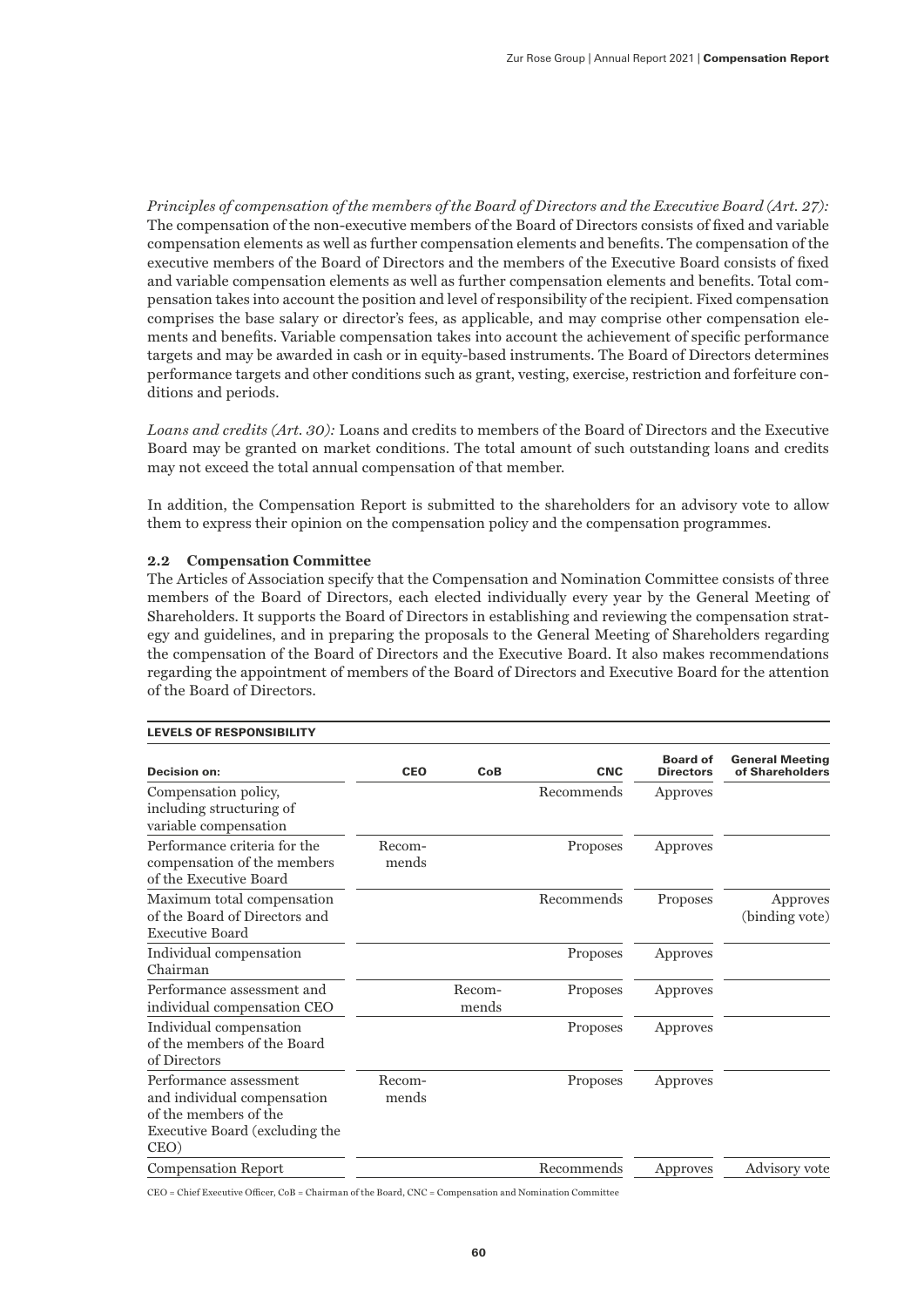Since the 2021 General Meeting of Shareholders, the Compensation and Nomination Committee has comprised Dr. Thomas Schneider as chair plus Prof. Stefan Feuerstein and Florian Seubert as members. The members of the Compensation and Nomination Committee serve for a term of one year ending at the end of the next Annual General Meeting of Shareholders (term of office). They are eligible for re-election.

As a rule, the meetings of the Compensation and Nomination Committee are held before the meetings of the Board of Directors, so that the proposals can be formulated and approved by the full Board. In addition, the chairman of the Compensation and Nomination Committee reports to the Board of Directors on the Committee's activities after each meeting. The minutes of the Committee meetings are provided to the members of the Board of Directors. Members of the Executive Board may attend the meetings in an advisory capacity upon invitation, but are not present during the discussion and determination of their own compensation. The Compensation and Nomination Committee meets at least twice a year. In 2021 it held five meetings and considered, amongst other things, the recurring agenda items mentioned above. The meetings lasted 1.5 hours on average and all members took part in all meetings.

The Compensation and Nomination Committee may engage the services of an external consultant in compensation matters from time to time. In 2020, hkp Deutschland GmbH were appointed to carry out a benchmarking exercise for the compensation of the Executive Board. This firm holds other appointments from the Zur Rose Group. In addition, in 2021 Agnès Blust Consulting AG were appointed to carry out a benchmarking exercise for the compensation of the Board of Directors. This firm holds no other appointments from the Zur Rose Group. The Compensation and Nomination Committee may also consult internal experts on compensation issues, such as the Chief Executive Officer, the Chief Financial Officer and the Group Head of Human Resources.

# **2.3 Determination procedure and disclosure of compensation**

# **Benchmarking of the Executive Board**

Every two to three years the Compensation and Nomination Committee benchmarks the compensation of Executive Board against the compensation paid by comparable listed companies and European e-commerce companies. Companies with comparable market capitalisation and revenue are taken into account. An in-depth review of the compensation of the Executive Board was carried out in 2021, to determine how competitive it is in terms of structure and overall amount. The peer group consists of AO World, APG SGA, Arbonia, Ascom, Bobst Group, Bossard, Burckhardt, Burkhalter, Comet, Conzzeta, Daetwyler, Delticom, Hawesko, Huber+Suhner, Inficon, Interroll, Kardex, Komax, Kudelski, Metall Zug, Rieter, Schweiter, Siegfried, SRP, u-blox and Zooplus, and is balanced in terms of market capitalisation, income and headcount. The compensation of the CEO of DocMorris was also compared with a sector-specific group of e-commerce companies and direct competitors.

The Compensation and Nomination Committee used the peer group data as a basis to analyse the compensation of the CEO and the Executive Board and to set the target compensation of the individual members of the Executive Board for the year under review.

# **Performance management process**

The actual compensation of the individual members of the Executive Board is based on their personal performance and the Company's success. Personal performance is assessed as part of the annual performance management process. In determining personal performance, the achievement of individual goals and the fulfilment of tasks within the framework of the corporate values and the expected management skills are taken into account. The individual performance assessment and the Company's success form the basis for determining the variable compensation.

# **Benchmarking of the Board of Directors**

Every two to three years the compensation of the Board of Directors is compared with standard practice at other Swiss companies. An in-depth review of the compensation of the Board of Directors was carried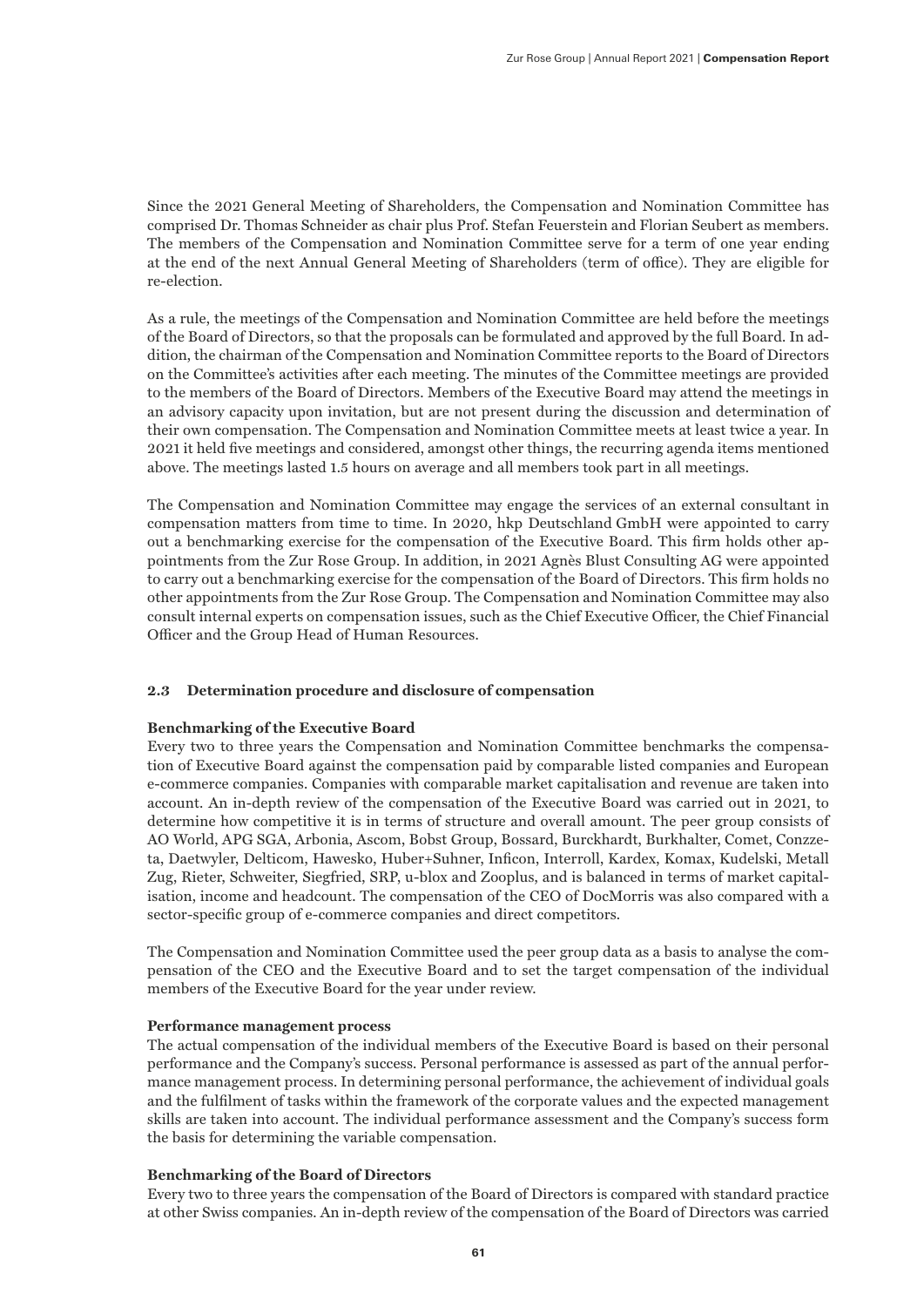out in 2021 to determine how competitive it is in terms of structure and overall amount. To gain a full overview of market practice, a peer group was created of 23 Swiss companies of similar size in terms of market capitalisation, income and headcount. The analysis revealed that the compensation structure was in line with standard market practice; the level of compensation, by contrast, was slightly below the market median. The level of compensation was not adjusted in 2021.

| Peer group  |                           |                  |                          |                  |
|-------------|---------------------------|------------------|--------------------------|------------------|
| Also        | Belimo                    | <b>Bossard</b>   | <b>Bucher Industries</b> | <b>Bystronic</b> |
| Dätwyler    | Dormakaba                 | Emmi             | Forbo                    | Galenica         |
| Inficon     | Interroll                 | $Landis+Gyr$     | LEM                      | Medacta          |
| OC Oerlikon | Schweiter<br>Technologies | <b>SFS</b> Group | Siegfried                | Stadler Rail     |
| Sulzer      | Tecan                     | Ypsomed          |                          |                  |

Following the review of the compensation of the Board of Directors, the Compensation and Nomination Committee also reviewed compensation at subsidiary BlueCare.

# **3 Compensation of the members of the Board of Directors**

# **3.1 Compensation structure**

The compensation system for the Board of Directors is primarily intended to ensure it acts independently in overseeing the Executive Board. Board members therefore receive a fixed base fee for their services for each term of office, which is not discretionary. The basic compensation (retainer) is paid 70 per cent in cash and 30 per cent in registered shares of the Company with a three-year vesting period. In addition to the basic compensation they receive cash compensation for sitting on various committees. The size of the fee reflects the function (chair, vice-chair or member) and memberships and functions in the Board's committees. Depending on the role, the following compensation is paid:

| In CHF $1,000$ (gross p.a.) | <b>Total compensation</b> | of which in cash | of which in shares |
|-----------------------------|---------------------------|------------------|--------------------|
| Chair                       | 300                       | 210              | 90                 |
| Vice Chair                  | 130                       |                  | 39                 |
| Director                    | 100                       | 70               | 30                 |

The following compensation is paid solely in cash for serving on committees:

| In CHF $1,000$ (gross p.a.) | <b>Cash compensation</b> |
|-----------------------------|--------------------------|
| Committee chairman          |                          |
| Committee member            |                          |

The Chairman of the Board of Directors does not receive a fee for serving on the committees. The Executive Director and CEO is remunerated for his services as part of his ordinary compensation as a member of the Executive Board and does not receive any additional compensation for serving on the Board of Directors.

The cash payment is made after the Annual General Meeting of Shareholders and the shares are transferred shortly afterwards. Shares are released in the event of liquidation or a change of control. In all other instances the shares remain blocked. The Company may reimburse members of the Board of Directors for expenses in the form of reimbursement of actual expenses incurred and / or an expense allowance within the amounts allowed for tax purposes. This reimbursement of expenses does not count as compensation. The members of the Board of Directors do not participate in the Zur Rose pension plan.

No additional outlays were incurred for individual members of the Board during the year under review.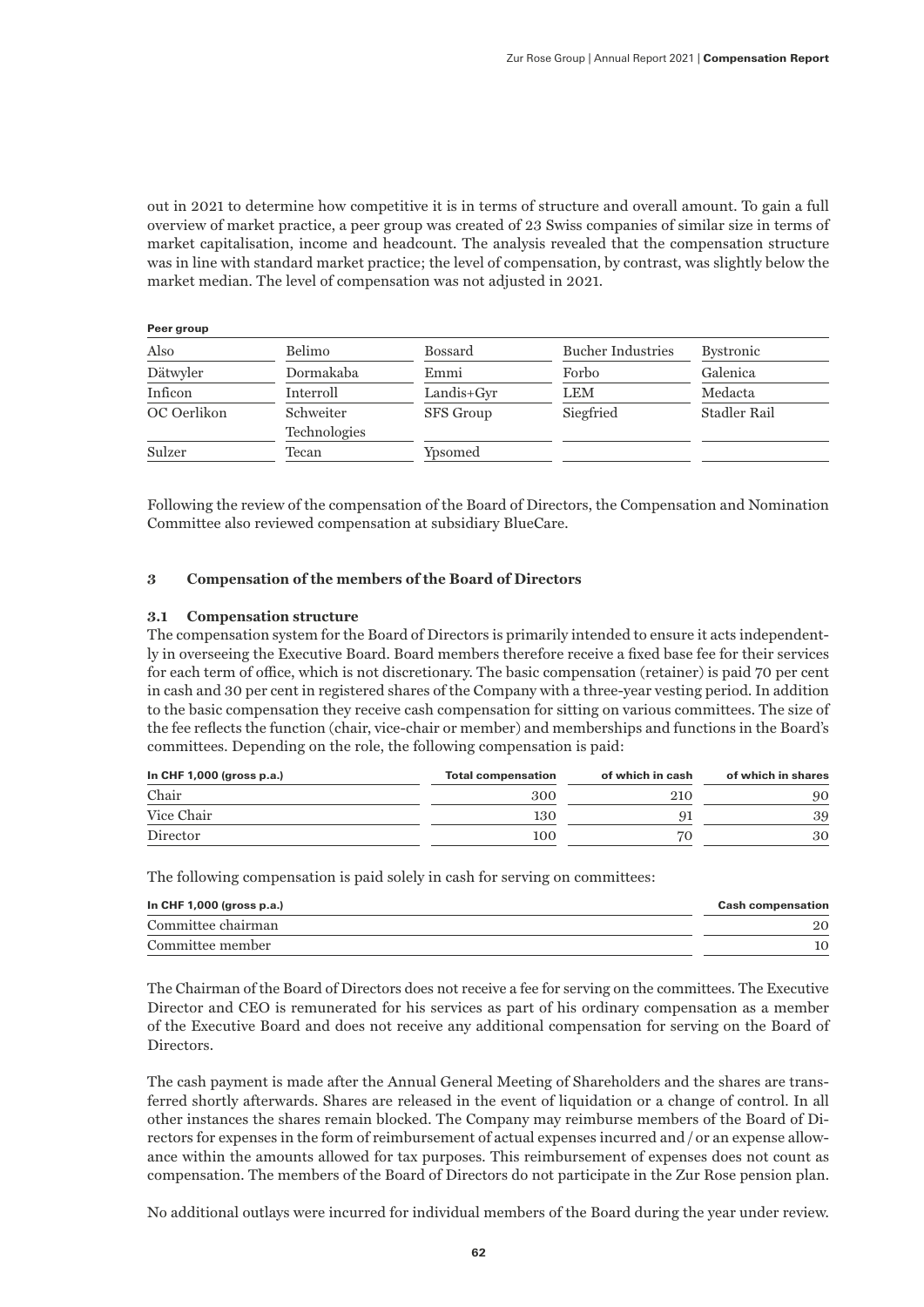# **3.2 Compensation paid to the Board of Directors in 2021**

This section was audited by the auditors in accordance with Article 17 of the Ordinance against Excessive Remuneration in Listed Companies Limited by Shares (ERCO).

For 2021, the members of the Board of Directors received fixed basic compensation of CHF 805,000 (2020: CHF 845,000), compensation of CHF 83,000 for serving on committees (2020: CHF 74,000) and social security contributions of CHF 49,000 (2020: CHF 51,000). Of the total compensation of CHF 937,000 (2020: CHF 970,000), CHF 224,000 (2020: CHF 264,000) was awarded in the form of shares with a vesting period of three years. The fixed compensation for members of the Board of Directors who had been members for the last two years was unchanged from the previous year. The table below shows the compensation paid to members of the Board of Directors in 2021.

| Name, function <sup>1)</sup>                            | compensation | <b>Fixed gross</b><br>in cash | <b>Fixed aross</b><br>compensation Committee fee Social security<br>in shares<br>contributions<br>in cash |      |      | Total $^{2/3}$ |              |      |      |      |
|---------------------------------------------------------|--------------|-------------------------------|-----------------------------------------------------------------------------------------------------------|------|------|----------------|--------------|------|------|------|
| 1,000 CHF                                               | 2021         | 2020                          | 2021                                                                                                      | 2020 | 2021 | 2020           | 2021         | 2020 | 2021 | 2020 |
| Prof. Stefan Feuerstein<br>(Chairman)                   | 210          | 210                           | 81                                                                                                        | 95   |      |                | 17           | 22   | 308  | 327  |
| Dr. Thomas Schneider<br>(Vice Chairman)                 | 91           | 91                            | 35                                                                                                        | 41   | 20   | 20             | 8            | 11   | 154  | 163  |
| Prof. Dr. Volker Amelung<br>$(Director)$ <sup>4)</sup>  | 70           | 70                            | $\bf{27}$                                                                                                 | 32   | 34   | 34             | 10           | 10   | 141  | 146  |
| Prof. Dr. Andréa Belliger<br>$(Director)$ <sup>4)</sup> | 47           | $\overline{\phantom{m}}$      | 18                                                                                                        |      | 9    |                | $\mathbf{5}$ |      | 79   |      |
| Tobias Hartmann (Director)                              | 23           | 70                            | 9                                                                                                         | 32   |      |                |              |      | 32   | 102  |
| Dr. Christian Mielsch<br>(Director)                     | 70           | 70                            | $27\,$                                                                                                    | 32   | 10   | 10             |              |      | 107  | 112  |
| Florian Seubert<br>(Director)                           | 70           | 70                            | 27                                                                                                        | 32   | 10   | 10             | 8            | 8    | 115  | 120  |
| <b>Non-Executive Directors</b>                          | 581          | 581                           | 224                                                                                                       | 264  | 83   | 74             | 49           | 51   | 937  | 970  |
| Walter Oberhänsli<br>(Executive Director and<br>CEO)    |              |                               |                                                                                                           |      |      |                |              |      |      |      |
| <b>Board of Directors</b>                               | 581          | 581                           | 224                                                                                                       | 264  | 83   | 74             | 49           | 51   | 937  | 970  |

1) As at 31 December 2021 and 31 December 2020, seven members of the Board of Directors were in office. Tobias Hartmann stepped down at the Annual General Meeting of Shareholders on 29 April 2021. At the same time, Andréa Belliger was elected to the Board. The previous year's members were re-elected to the Board at the Annual General Meeting of Shareholders on 23 April 2020.

2) The relevant fair value on the day of allocation of CHF 304.00 (2020: CHF 158.40) per share is the closing price that day on the Swiss stock exchange; this may differ slightly from the contractually determined amount of the fee in shares because the number of shares allocated under the share-based fee is set using the volume-weighted average daily closing price for the 20 days prior to the allocation of the shares.

3) For disclosure in the Compensation Report, the accrual principle was applied to all compensation elements. Grants are reported in the Compensation Report for the year for which they are awarded.

4) The committee fees for Prof. Dr. Volker Amelung and Prof. Dr. Andréa Belliger include a director's fee for a subsidiary amounting to CHF 14,000 and CHF 9,333 respectively (pro rated).

At the Annual General Meeting held on 23 April 2020, the shareholders approved a maximum total amount of the fixed compensation for the Board of Directors for 2021 worth CHF 1,000,000. The compensation for 2021 granted to the Board of Directors and disclosed in the table above is within the maximum authorised total amount.

# **Compensation to former members of the Board of Directors and loans**

No compensation was paid to former members of the Board of Directors during the reporting year. No compensation was paid to parties closely associated with members of the Board of Directors. No loans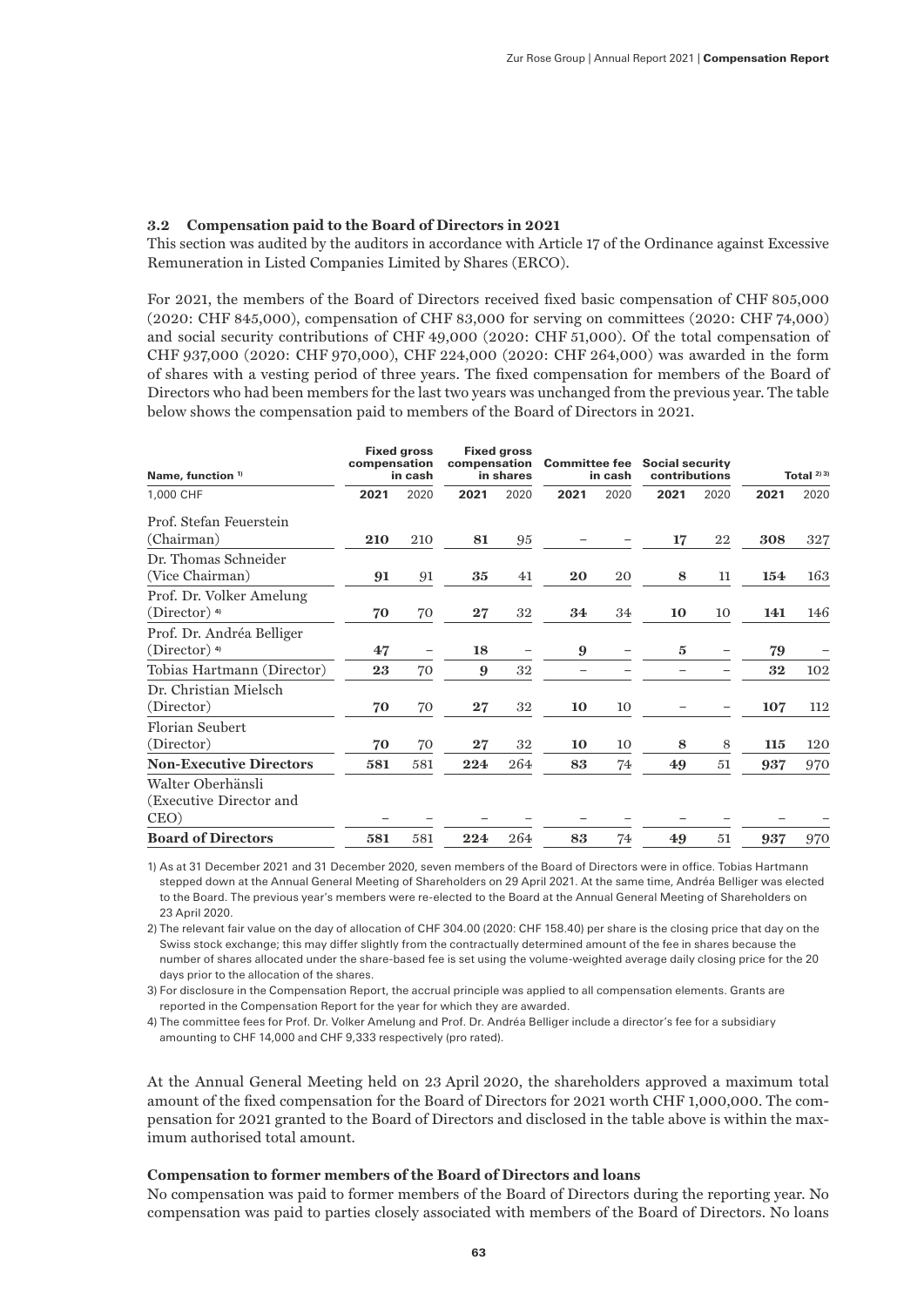were granted to members of the Board of Directors during the financial year. At the end of the reporting year, there were no loans to members of the Board of Directors, former members of the Board of Directors or related parties.

# **4 Compensation of the members of the Executive Board**

# **4.1 Compensation Structure**

The compensation system for the Executive Board is aligned with the corporate strategy and linked to the relevant key performance indicators for the variable compensation elements. This allows the compensation of the members of the Executive Board to be determined transparently and based on performance. The Board of Directors decides on targets.

Criteria such as position, responsibility, experience and market data are used to determine the compensation of the Executive Board. The individual compensation of the members of the Executive Board consists of a fixed and a performance-related salary component limited in amount, as well as pension and fringe benefits (company car).

The Company may reimburse members of the Executive Board for expenses in the form of reimbursement of actual expenses incurred and / or an expense allowance within the amounts allowed for tax purposes. This reimbursement of expenses does not count as compensation.

|                                        | <b>COMPENSATION STRUCTURE</b>                                                               |                                                                                             |                                                               |                              |                                                                                           |  |
|----------------------------------------|---------------------------------------------------------------------------------------------|---------------------------------------------------------------------------------------------|---------------------------------------------------------------|------------------------------|-------------------------------------------------------------------------------------------|--|
| <b>Element</b>                         | <b>Purpose</b>                                                                              | <b>Instrument</b>                                                                           | Performance<br>criterion                                      | <b>Performance</b><br>period | <b>Determinants</b>                                                                       |  |
| Fixed basic<br>annual salary           | Recruitment,<br>retention,<br>motivation                                                    | Cash<br>compensation                                                                        |                                                               |                              | Position,<br>qualification,<br>market rates                                               |  |
| Short-term<br>variable<br>compensation | Rewarding<br>performance                                                                    | In cash                                                                                     | Revenue, EBIT,<br>individual<br>targets                       | 1 year                       | Financial result<br>and qualitative<br>performance                                        |  |
| Long-term<br>variable<br>compensation  | Rewarding<br>sustainable<br>value creation,<br>Alignment<br>with shareholders'<br>interests | Shares $(2/3$ in<br>performance<br>share units and<br>$1/3$ in restrict-<br>ed stock units) | Revenue<br>growth,<br>relative Total<br>Shareholder<br>Return | 3 years                      | <b>Success</b><br>of the Group,<br>share price<br>performance,<br>competitive<br>position |  |
| Pension and<br>fringe benefits         | Protection against<br>risks, employee<br>recruitment and<br>retention                       | Pension plan,<br>insurance<br>plans, fringe<br>benefits                                     |                                                               |                              | Market rates<br>and legal<br>requirements                                                 |  |

# **Fixed basic annual salary**

Base salaries are determined in line with the scope and responsibilities of a given position and the qualifications required to perform the job, the market rate of compensation and the personal qualifications, experience and performance of each member of the Executive Board. Payment is made monthly in cash. To ensure market competitiveness the basic salaries of the Executive Board are reviewed regularly, taking into account the Company's income, the results of the peer group analysis, market performance, the economic environment and personal performance.

# **Short-term variable compensation**

Short-term variable compensation is a performance bonus that recognises both the Group's financial performance and employees' personal performance in a given financial year. Through this variable compensation, employees participate in the Group's success and are rewarded for their personal perfor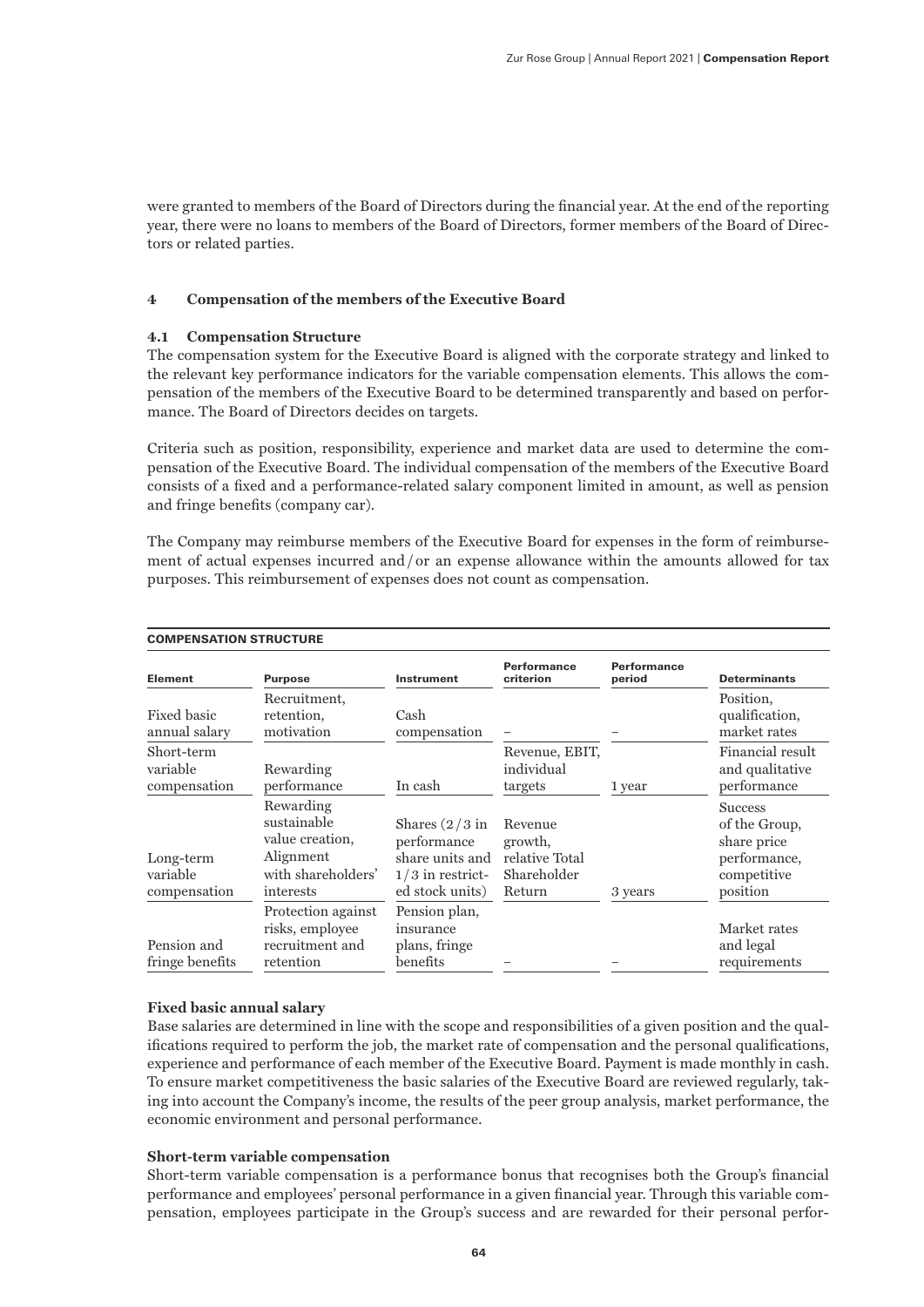mance. The target value of short-term variable compensation is expressed as a percentage of annual base salary and is 46 per cent for the CEO and between 33 and 45 per cent for the other members of the Executive Board. The performance bonus can be a total of zero up to a maximum of 150 per cent of the target value.

The targets established by the CEO are set by the Board of Directors at the beginning of each year at the request of the Compensation and Nomination Committee and assessed at the end of the financial year based on the actual results achieved. To measure the short-term variable components, the financial targets of the Group or segments may be between 40 and 60 per cent and individual targets between 40 and 60 per cent.

The financial metrics during the year under review continued to be revenue and earnings targets. These have been selected because they represent the main value drivers for the Company and reflect the expansion of the business and market share (in terms of revenue) and operational profitability. The basis for measuring the short-term variable components was 50 per cent revenue and income targets of the Group and 50 per cent individual targets.

For each target, an expected level of performance (target) and strategy is defined based on the budget. A minimum threshold of target achievement, below which no variable compensation is paid, and a maximum threshold of target achievement, above which the variable compensation is capped, are determined as well. The payout amount between minimum threshold, target and maximum threshold is interpolated linearly. It is at the discretion of the Board of Directors to adjust variable compensation upwards and downwards, if necessary, on the basis of individual, qualitative performance of the individual members of the Executive Board.



Overview of performance targets and their weighting for the CEO and the other members of the Executive Board

Targets are not published, as disclosure would provide an insight into the Zur Rose's forward-looking strategy and thus lead to a competitive disadvantage. The short-term variable compensation for the reporting year is paid in cash after approval by shareholders at the Annual General Meeting of Shareholders held the following year.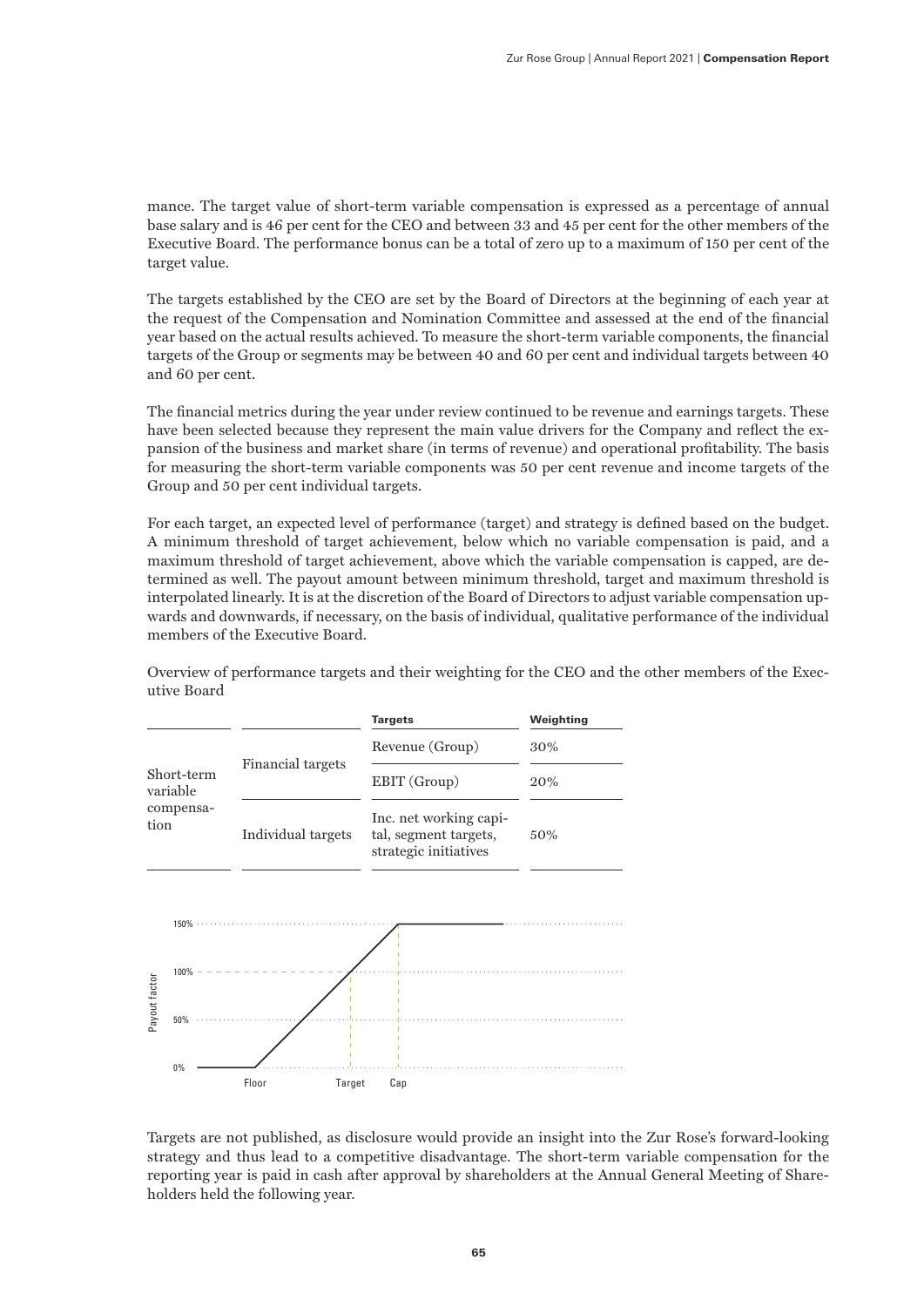# **Long-term variable compensation (performance-based share plan)**

The performance-based share plan is designed to enable selected executives of Zur Rose and its subsidiaries to participate in the Company's sustainable, long-term growth. In the performance-based share plan, the performance criteria are concentrated on the dedicated growth strategy, and entrepreneurial focus directed to the share price and the competition. In addition to revenue growth, relative Total Shareholder Return (TSR), i.e. the share price performance allowing for reinvested dividends over the three-year performance period is therefore measured, linking internal financial growth metrics with external financial data oriented to the capital markets and the competitive position. No changes were made to the performance-based share plan during the year under review.

The performance-based share plan

- (a) supplements the short-term variable compensation component, which is based on the annual achievement of targets, with a long-term compensation component;
- (b) helps align the interests of executives with those of shareholders;
- (c) anchors the strategic growth targets in compensation;
- (d) is intended to be an attractive incentive instrument compared with competitors and to have a strong retention impact.

At the request of the Compensation and Nomination Committee, the Board of Directors determines the amount of individual grants for the financial year in Swiss francs depending on the role and the influence on long-term success and taking into account individual performance and strategic considerations. The amounts allocated in 2021 amount to 43 per cent of basic salary for the CEO and 33 to 54 per cent for the other members of the Executive Board. Under this plan, two-thirds of the shares to be transferred are allocated to participants in Performance Share Units (PSUs) and one-third in Restricted Stock Units. The entitlements are blocked for three years. The total amount in Swiss francs granted to members of the Executive Board for the grant year is approved by the shareholders at the General Meeting of Shareholders held the following year retrospectively for the grant year in accordance with the Articles of Association. In principle, if a participant joins during the year no entitlements are granted. However, the Board of Directors reserves the ability to make a reduced grant of entitlements, provided this remains within the limits of what is permitted by law and under the Articles of Association.

| Role                       | CEO                        | <b>Other members of the Executive Board</b>   |  |  |
|----------------------------|----------------------------|-----------------------------------------------|--|--|
| <b>Target</b>              | 43% of basic annual salary | Between 33% and 54% of basic<br>annual salary |  |  |
| <b>Maximum opportunity</b> | $166\%$ of target          | 166% of target                                |  |  |

# **Conditions of transfer**

At the end of a performance period of three years (starting on 1 January of the reporting year and ending on 31 December three years later), after the General Meeting of Shareholders at which the annual financial statements for the last year of the performance period are approved, the performance share units are converted into shares. At that point, the number of shares to be transferred is calculated by multiplying the number of performance share units granted by the target achievement factor. The target achievement factor for the PSUs is based half on achieving the relative TSR and half on achieving the revenue objective. The target achievement factor is restricted to a lower limit of 0 and an upper limit of 2. The number of restricted stock units (RSUs) is not subject to a target achievement factor.

TSR refers to share price performance plus notionally reinvested gross dividends during the performance period. To calculate target achievement, the TSR performance of Zur Rose is compared to the TSR performance of the companies in the STOXX® Europe 600 Retail and an individual peer group. The individual peer group comprises AO World, ASOS, boohoo, Delivery Hero, Delticom, HolidayCheck, Home24, Just Eat, Ocado, Scout24, Shop Apotheke Europe, Spotify, trivago, Zalando and Zooplus. TSR performance is measured using one-month moving averages to smooth share price fluctuations around the reference date. The TSR performance of the companies in the STOXX® Europe 600 Retail and the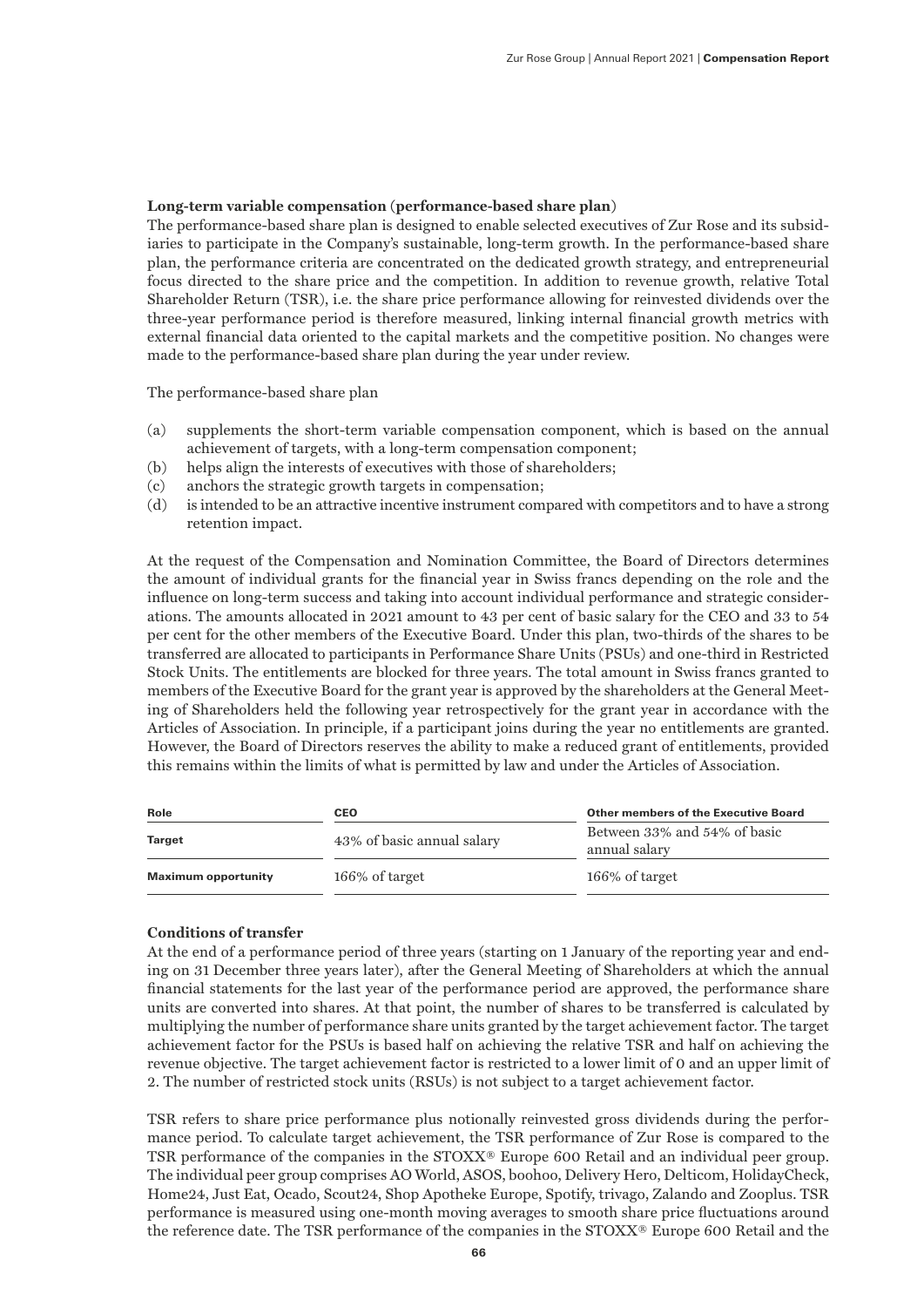individual peer group thus calculated are ranked in each group. The relative positioning of Zur Rose is determined using the ranking achieved. If the positioning of Zur Rose is on the median ( $50<sup>th</sup>$  percentile), this is equivalent to a target achievement factor of 1.0. If the positioning of Zur Rose is on the  $25<sup>th</sup>$  percentile, the target achievement factor is 0.5; below the 25<sup>th</sup> percentile it is zero. If Zur Rose is positioned on or above the 100th percentile, the target achievement factor is 2.0. Target achievement for rankings in between is calculated by linear interpolation. The total target achievement factor for relative TSR is then calculated applying a 50 per cent weighting to each target achievement factor from the comparison with the STOXX® Europe 600 Retail and with the individual peer group. The internal financial target is not disclosed. Disclosure of the target would provide an insight into the Zur Rose forward-looking strategy and thus lead to a competitive disadvantage for the Group. After transfer, the shares are not subject to a vesting period and the members of the Executive Board may freely dispose of them.

| Instrument               | <b>Performance-based entitlements (PSUs)</b><br><b>Two-third of allocation</b>                                                                                |                                                                                               | <b>Unconditional entitlements</b><br>(RSU <sub>s</sub> )<br><b>One-third of allocation</b> |
|--------------------------|---------------------------------------------------------------------------------------------------------------------------------------------------------------|-----------------------------------------------------------------------------------------------|--------------------------------------------------------------------------------------------|
| <b>Purpose</b>           | Measures the relative three-<br>year share price perfor-<br>mance against an individual<br>peer group $(50\%)$ and the<br>STOXX®Europe 600 Retail<br>$(50\%)$ | Measures the increase in<br>revenue over three years<br>compared to budget based<br>on growth | Not subject to any target<br>and hence amount remains<br>unchanged                         |
| Weighting                | 50% of 2/3 of the<br>allocation                                                                                                                               | $50\%$ of 2/3 of the<br>allocation                                                            | $1/3$ of the allocation                                                                    |
| Performance<br>condition | <b>Relative TSR</b>                                                                                                                                           | Revenue target                                                                                | None                                                                                       |
| <b>Other condition</b>   | Notice of termination of employment not given during the vesting period                                                                                       |                                                                                               |                                                                                            |

#### **Payment arrangements**

At the time of transfer, the performance of the relative TSR and the percentage revenue growth are measured and set in line with the two payment factors as follows:

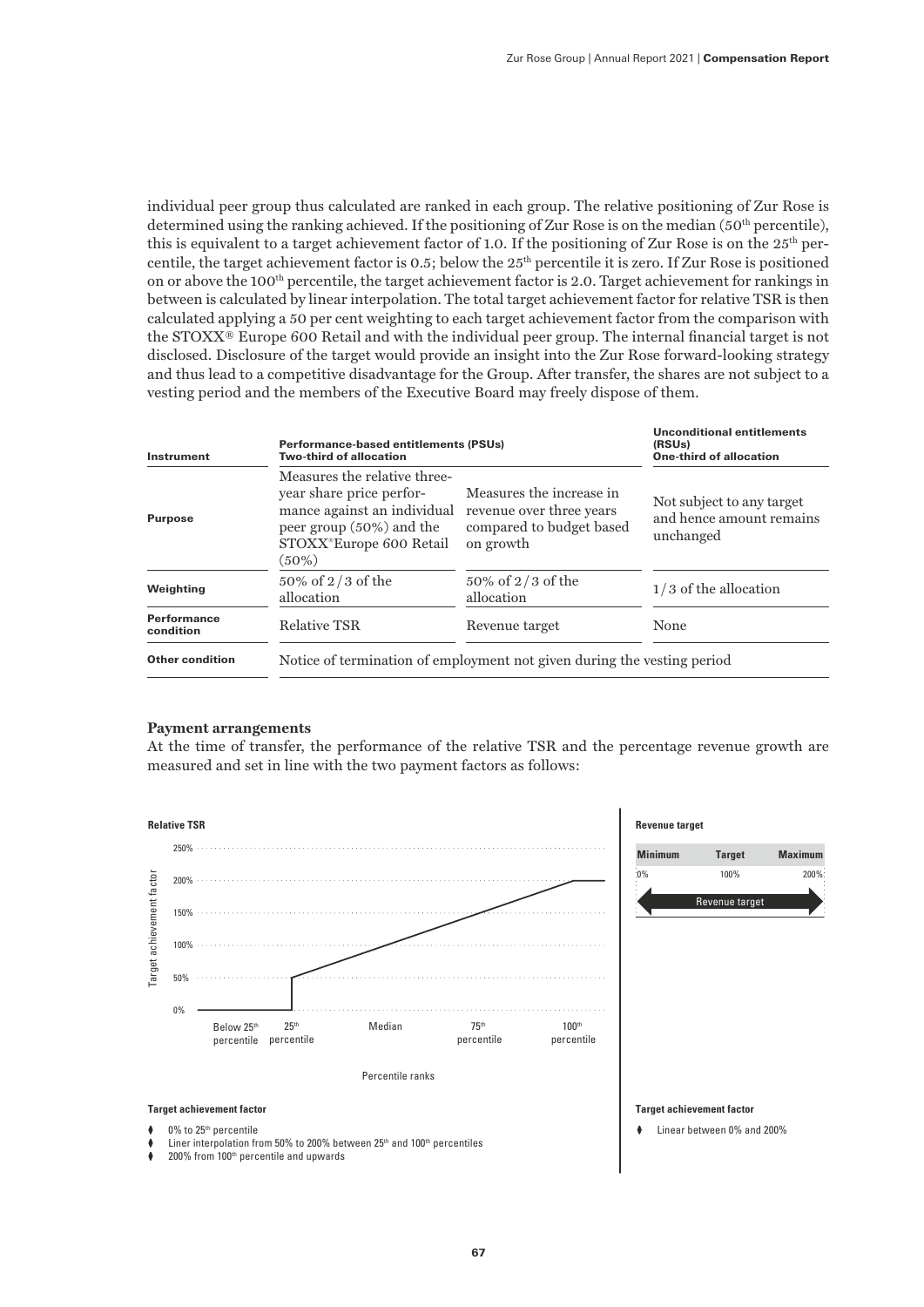In the event of a delisting, acquisition of the majority of the shares or winding up of Zur Rose, for whatever reason, the plan will be terminated early by the Board of Directors and all performance share units allocated converted and transferred, pro rata to the starting year.

In the event of termination of employment due to the disability or death of the participant, the performance share units allocated will be converted within one month of notification and transferred as shares, provided the allocation thereof has already been approved by the General Meeting of Shareholders. Performance share units that have not yet been approved by the General Meeting of Shareholders will not be converted and transferred as shares until the General Meeting of Shareholders has given its approval. The performance share units are adjusted on a pro rata temporis basis and multiplied by a target achievement factor of 1.0.

If employment is terminated by Zur Rose or a subsidiary without the participant having given any grounds for termination by their performance or conduct or because they have reached retirement age, the standard provisions regarding the conversion date and target achievement factor remain unchanged. However, the performance share units are adjusted on a pro rata temporis basis. The same applies in the event of termination of the participant's employment for cause.

If employment is terminated by Zur Rose or a subsidiary because the participant having given any grounds for termination by their performance or conduct or for cause or is terminated by the participant without cause, the performance share units are forfeit without compensation.

#### **Anti-hedging and anti-pledging provisions**

Entitlements granted under the plan are not tradable and may not be assigned, pledged or transferred except under a will or testamentary dispositions. Hedging against price risks is also forbidden.

# **Pension benefits**

The purpose of pension benefits is to provide security for employees and their dependants in the event of retirement, sickness, inability to work and death. The members of the Executive Board participate in the social insurance and pension plans in the countries where their employment contracts were entered into. The plans vary according to local competition and legal conditions; they at least meet the legal requirements of the countries concerned. Members of the Executive Board with a Swiss employment contract are members of the Zur Rose pension plans open to all employees in Switzerland. These comprise a basic pension from the ALSA PK collective foundation, which insures salaries up to CHF 129,060 per year, plus a supplementary pension (1e pension) from the PensFlex collective foundation, which insures basic salaries above this limit up to the legally permitted maximum. Members of the Executive Board with a foreign employment contract receive pension insurance commensurate with the market and their position.

#### **Fringe benefits**

Members of the Executive Board also receive expenses in line with the expenses regulations and a company car as a fringe benefit. Other benefits may be provided as part of international assignments (including tax compensation). The value is estimated at fair market value and included in the compensation tables. Any gifts or Board of Directors fees of subsidiaries are also included in this position.

# **Employment contracts**

The members of the Executive Board are employed under permanent employment contracts; they all have individual notice periods up to a maximum of 12 months. The members of the Executive Board are not entitled to any contractual joining or severance payments or special change of control provisions, except for the early vesting of the long-term compensation plan as explained above. Under the Articles of Association of Zur Rose, employment contracts may contain competition and poaching bans up to a maximum of one year and specify compensation up to one year's salary.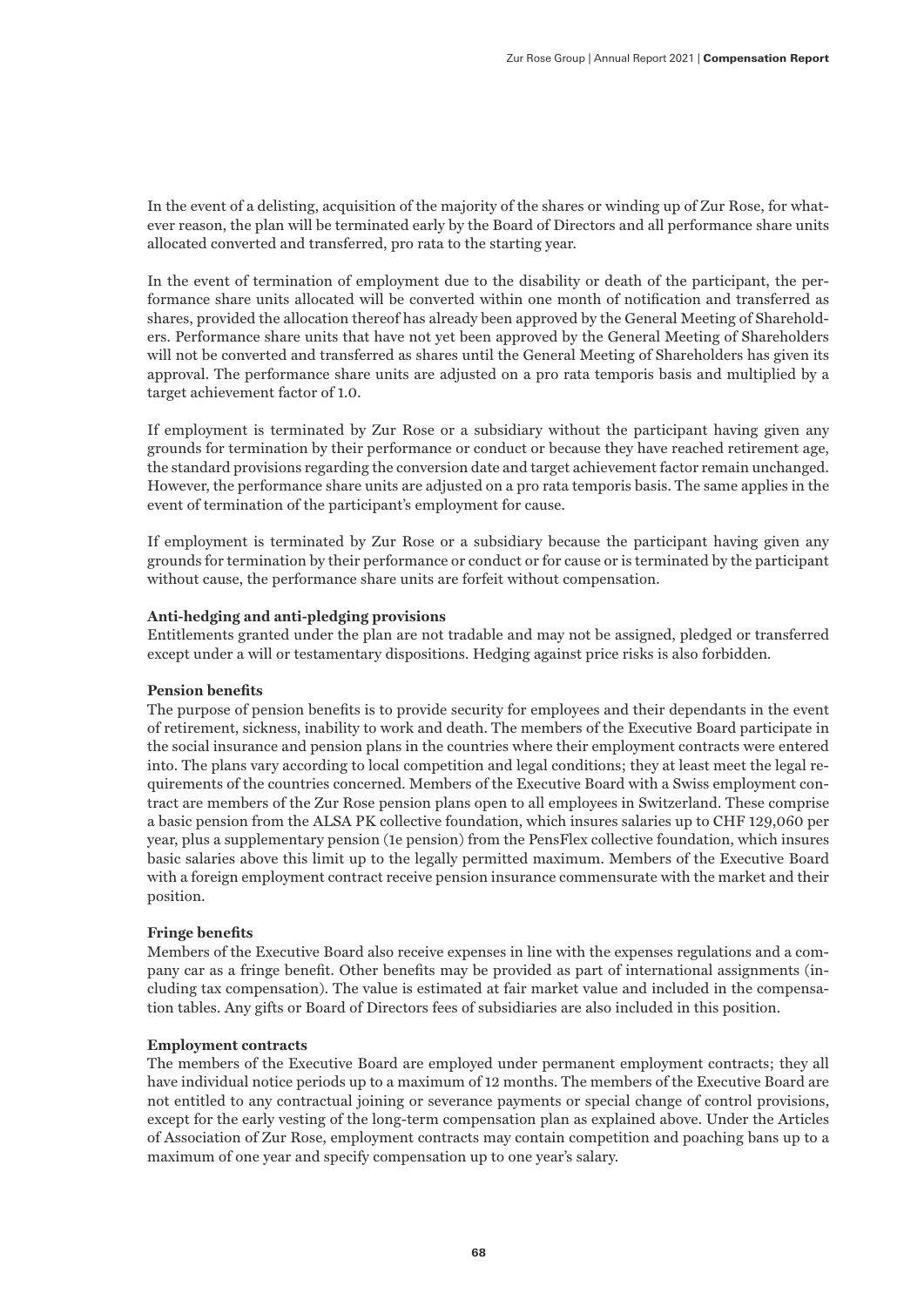# **4.2 Compensation paid to members of the Executive Board in 2021**

This section was audited by the auditors in accordance with Article 17 of the Ordinance against Excessive Remuneration in Listed Companies Limited by Shares (ERCO).

In 2021, the members of the Executive Board received total compensation of CHF 6,131,000 (2020: CHF 5,253,000). This amount includes fixed base salaries of CHF 2,982,000 (2020: CHF 2,435,000), short-term variable compensation of CHF 747,000 (2020: CHF 746,000), long-term compensation of CHF 1,393,000 (2020: CHF 1,386,000), fringe benefits of CHF 190,000 (2020: CHF 103,000) and pension benefits of CHF 819,000 (2020: CHF 583,000).

The table below shows the fixed and variable compensation and the total compensation allocated to the members of the Executive Board for 2021 and 2020.

|                                             |             |                           |      |                   |      |            | <b>Variable compensation</b>      |            |      |                                         |      |                                |                 |       |
|---------------------------------------------|-------------|---------------------------|------|-------------------|------|------------|-----------------------------------|------------|------|-----------------------------------------|------|--------------------------------|-----------------|-------|
| <b>Executive</b>                            |             | <b>Fixed</b><br>compensa- |      | <b>Short-term</b> |      |            | Long-term in shares <sup>2)</sup> |            |      | <b>Fringe</b><br>benefits <sup>3)</sup> |      | <b>Pension</b><br>benefits $4$ |                 | Total |
| Board <sup>1)</sup>                         |             | tion in cash              |      | in cash           |      | <b>PSU</b> |                                   | <b>RSU</b> |      |                                         |      |                                |                 |       |
| In CHF 1,000<br>(gross)                     | 2021        | 2020                      | 2021 | 2020              | 2021 | 2020       | 2021                              | 2020       | 2021 | 2020                                    | 2021 | 2020                           | 2021            | 2020  |
| Total compen-<br>sation of the<br>Executive |             |                           |      |                   |      |            |                                   |            |      |                                         |      |                                |                 |       |
| Board                                       |             |                           |      | 746               |      |            | 564                               |            |      |                                         |      |                                |                 |       |
|                                             | 2,982 2,435 |                           | 747  |                   | 829  | 647        |                                   | 739        | 190  | 103                                     | 819  |                                | 583 6,131 5,253 |       |
| Of which:<br>Walter                         |             |                           |      |                   |      |            |                                   |            |      |                                         |      |                                |                 |       |
| Oberhänsli,                                 |             |                           |      |                   |      |            |                                   |            |      |                                         |      |                                |                 |       |
| <b>CEO</b>                                  |             |                           |      |                   |      |            |                                   |            |      |                                         |      |                                |                 |       |
| (highest total)                             |             |                           |      |                   |      |            |                                   |            |      |                                         |      |                                |                 |       |
| compensation)                               | 650         | 600                       | 184  | 201               | 187  | 160        | 93                                | 80         | 34   | 35                                      | 191  |                                | 188 1,339 1,264 |       |

1) On 31 December 2021, eight members of the Executive Board were in office. One new member joined during the year. On 31 December 2020, seven members of the Executive Board were in office, three of whom had joined during the year.

2) The nominal target value of the performance-based share plan allocated in 2021 for the 2021 to 2023 performance period and in 2020 for the 2020 to 2022 performance period. Including replacement payments in 2020 for a member of the Executive Board in the form of entitlements and additional entitlements for a member of the Executive Board depending on qualitative target achievement in 2021, due to expansion of the role within the Executive Board.

3) Including all other compensation and benefits, such as company cars, expenses in connection with assignments, and director's fees from subsidiaries.

4) Includes social security contributions where they result in a pension entitlement. Additional amounts that do not result in an increased pension entitlement are not included (additional amounts not included in the above amount in 2021: CHF 323,141, of which CHF 79,809 relate to the CEO; in 2020: CHF 264,676, of which CHF 73,443 relate to the CEO). The calculation method was changed during the year and the prior-year amount restated accordingly to allow comparability.

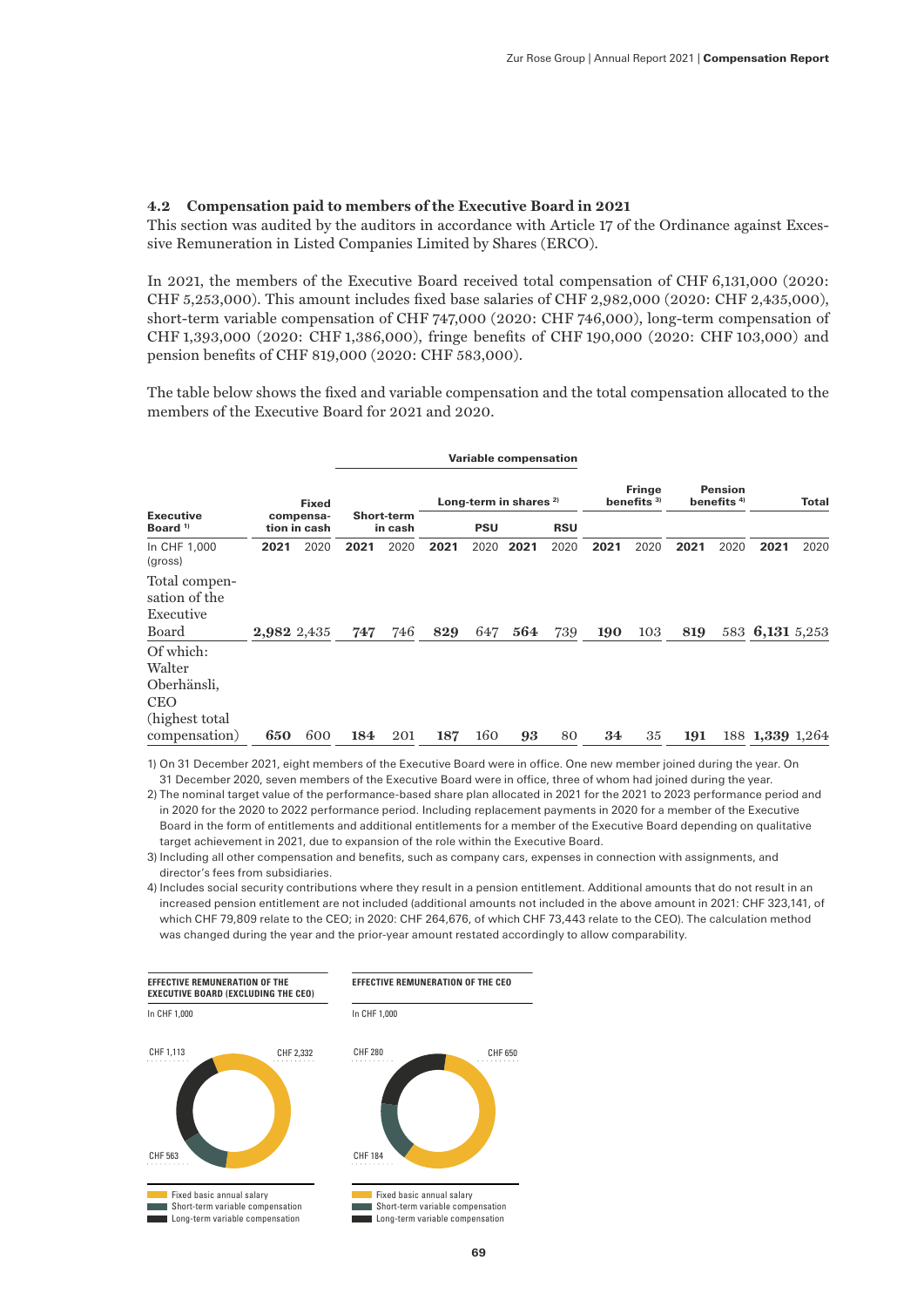# **Notes on the compensation table**

The total compensation of the Executive Board for 2021 was CHF 6,131,000. This is equivalent to a 17 per cent increase year-on-year, owing to the expansion of the Executive Board from seven to eight members.

# **Payment of short-term variable compensation**

The measurement of short-term variable bonus payments is largely based on the development of revenue and EBIT at Group and regional level compared with the budget and on qualitative factors. Consequently, the percentage of target achievement of the bonus payment for 2021 ranges from 41 to 100 per cent (2020: 50 to 130 per cent) for the Executive Board and is 61 per cent (2020: 84 per cent) for the CEO.

The variable component of the fixed compensation for the year under review corresponds to 55 to 165 per cent for the Executive Board and 71 per cent for the CEO. The degree of target achievement of the short-term variable compensation for 2021 decreased year-on-year and amounted to 65 per cent in the year under review (previous year: 85 per cent). The effective short-term variable compensation for 2021 has been adjusted downwards accordingly.

| <b>STI</b> variables                                        | <b>Minimum</b> | Target (100%) | Maximum |
|-------------------------------------------------------------|----------------|---------------|---------|
| <b>Group financial targets</b>                              |                |               |         |
| Revenue                                                     |                |               |         |
| <b>EBIT</b>                                                 |                |               |         |
| Individual targets                                          |                |               |         |
| Net working capital, cash flow, strategic initiatives, etc. |                |               |         |
| <b>Total</b>                                                |                | 65%           |         |

# **Conversion of long-term variable compensation**

In the allocation of the performance-based share plan in 2021 (performance period 2021 to 2023), the members of the Executive Board received an allocation value of CHF 1,243,000 in total. This is equivalent to 2,535 PSUs and 1,276 RSUs. The performance period for the PSUs ends on 31 December 2023, based on the trend in relative TSR and revenue between 2021 and 2023. The number of RSUs remains unchanged. Entitlements are only allocated if notice of termination of employment with Zur Rose has not been given on that date.

For the payment of the performance-based share plan in 2021 (performance period 2018 to 2020), a revenue target achievement factor of 2.0 was achieved. The EBIT target achievement factor was zero. A total of 6,313 shares were paid out to members of the Executive Board (including the CEO), worth CHF 1,919,152 at the time of transfer. This value was well above the allocation value as the share price had performed positively during the 2018 to 2020 performance period.

# **Transfer of entitlements granted in previous years subject to performance conditions**

The final transfer amount of entitlements granted under the 2019 performance-based share plan (performance period 2019 to 2021) at the end of 2021 in shares to be transferred based on the TSR ranking of Zur Rose compared to the peer group was 156 per cent.

| <b>Year allocated</b> | <b>Year converted</b> | Transfer amount in per cent <sup>1</sup> |
|-----------------------|-----------------------|------------------------------------------|
| 2019                  | 2021                  | 156%                                     |
| 2020                  | 2022                  | Outstanding <sup>2</sup>                 |
| 2021                  | 2023                  | Outstanding <sup>2</sup>                 |

1) Transfer amount of the PSU granted. Members of the Executive Board who join after the corresponding performance-based share plans have been allocated are not entitled to take part in these allocations.

<sup>2)</sup> The performance period is not yet over. The percentage transfer amount of the PSUs granted is available after the performance period.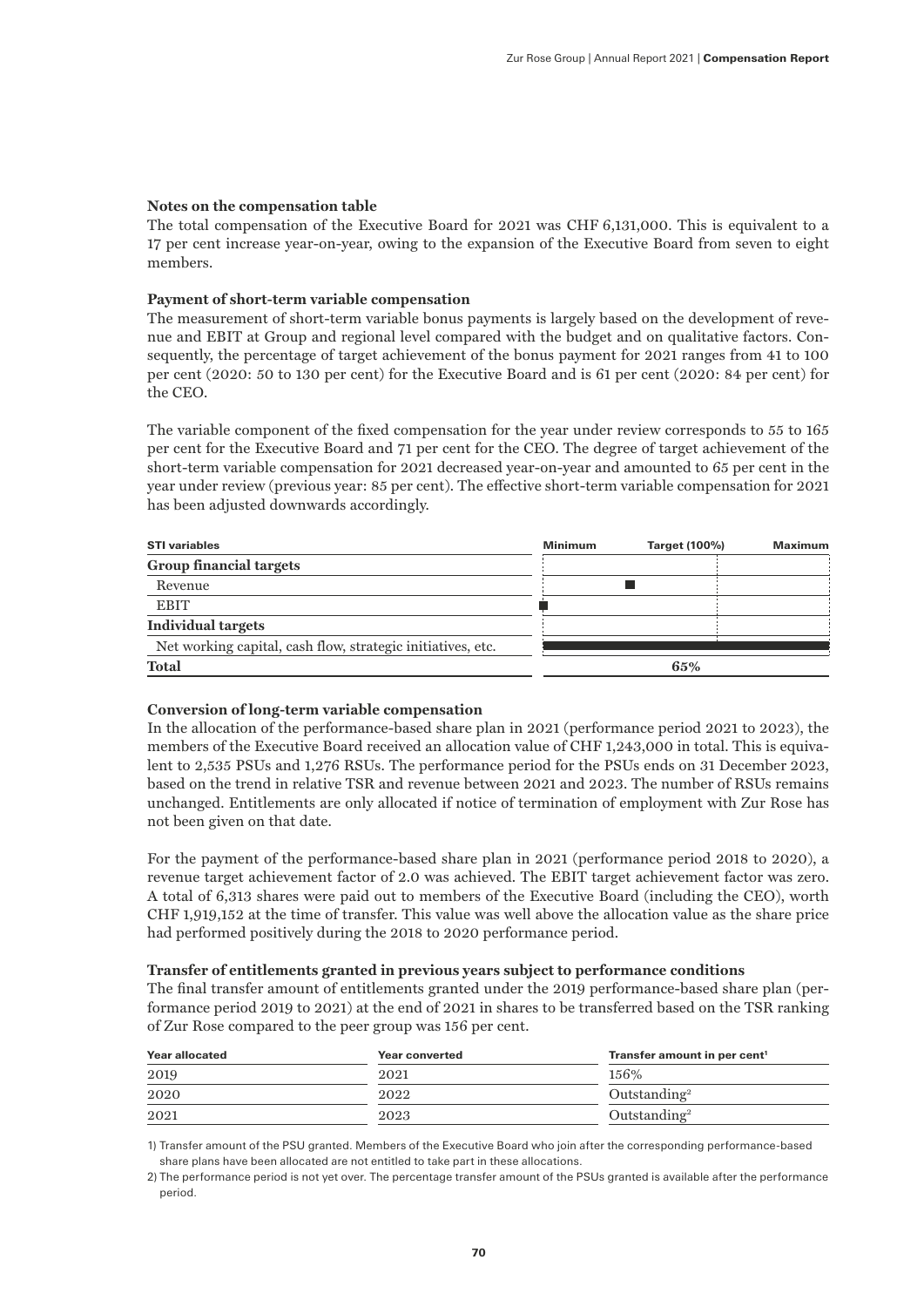At the Annual General Meeting held on 23 April 2020, the shareholders approved a maximum total amount of fixed compensation for the Executive Board for 2021 of CHF 3.7 million. This amount consists of the fixed basic salary, the fringe benefits and the pension benefits. The total compensation of CHF 4.5 million paid to the Executive Board in 2021 exceeds the maximum total amount of CHF 3.7 million approved for 2021 by the shareholders at the Annual General Meeting of Shareholders in 2020. This is due to the fact that two new members were appointed to the Executive Board in 2021 and one member was promoted within it. Under the Articles of Association the Board of Directors may grant a supplementary amount of up to 50 per cent of the last total amounts of compensation approved for the Executive Board for members newly appointed to the Executive Board or promoted within the Executive Board.

This supplementary amount under the Articles of Association for new members is CHF 1.85 million. For the new members of the Executive Board Emanuel Lorini, who was appointed Head Switzerland with effect from 1 January 2021, and Madhu Nutakki, who was appointed Chief Technology Officer with effect from 1 August 2021, and for Walter Hess, who with effect from 1 December 2020 was promoted within the Executive Board to Head Germany, CHF 41,000 was first allocated until the approved maximum total amount of CHF 3.7 million was exhausted, and then a total of CHF 833,000 was allocated, of which CHF 395,000 went to Emanuel Lorini, CHF 314,000 to Madhu Nutakki, and CHF 124,000 to Walter Hess.

The variable compensation to the Executive Board for 2021 disclosed in the table above will be submitted to the 2022 Annual General Meeting of Shareholders for approval.

# **Compensation to former members of the Executive Board and loans**

During the year under review compensation of CHF 857,000 including a locally required statutory severance payment was paid to a former member of the Executive Board. No compensation was paid to parties closely associated with the members of the Executive Board. No loans were granted to members of the Executive Board during the year. The total amount of loans outstanding on market terms to members of the Executive Board as at 31 December 2021 was CHF 566,725. The largest outstanding loan that has been granted is to Betül Susamis Unaran as Chief Strategy and Digital Officer and amounted to CHF 341,725 as at 31 December 2021. There were no loans to related parties to members of the Executive Board or former members of the Executive Board that were not on market terms.

#### **Share ownership**

Information on the shares held by members of the Board of Directors and the Executive Board can be found in the Financial Report on page 136.